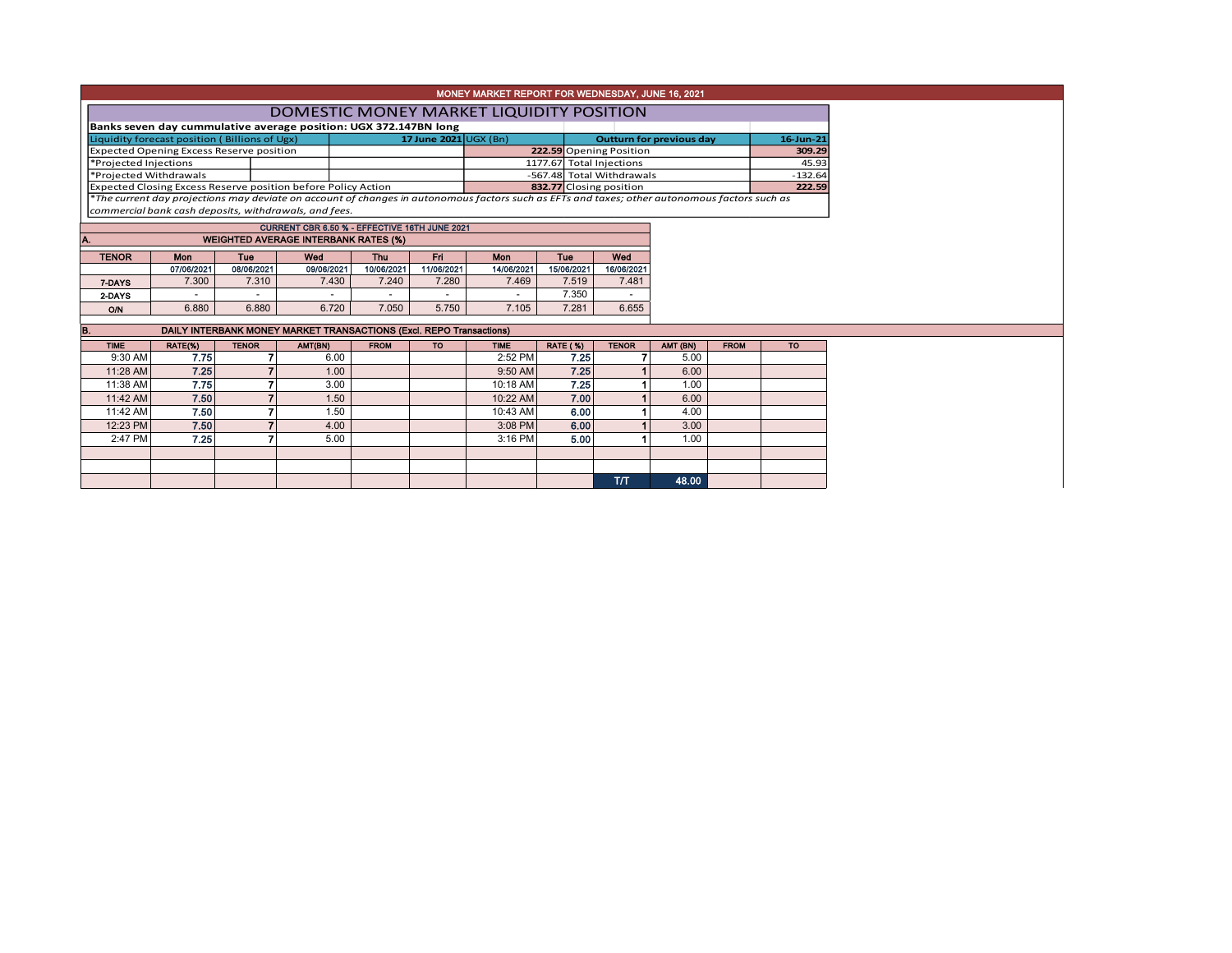

| D.               |             |             | MONETARY POLICY OPERATIONS MATURITIES PROFILE: (17-JUNE 2021 - 15-JULY 2021)      |             |             |              |
|------------------|-------------|-------------|-----------------------------------------------------------------------------------|-------------|-------------|--------------|
| <b>DATE</b>      | <b>THUR</b> | <b>THUR</b> | <b>THUR</b>                                                                       | <b>THUR</b> | <b>THUR</b> | <b>TOTAL</b> |
|                  | 17-Jun-21   | 24-Jun-21   | 01-Jul-21                                                                         | 08-Jul-21   | 15-Jul-21   |              |
| <b>REPO</b>      | 993.97      |             |                                                                                   |             |             | 993.97       |
| <b>REV REPO</b>  |             |             | ۰                                                                                 |             |             |              |
| <b>DEPO AUCT</b> | 72.10       | 139.30      | 506.30                                                                            | 37.06       | 282.19      | 1.036.95     |
| <b>TOTALS</b>    | 1.066.07    | 139.30      | 506.30                                                                            | 37.06       | 282.19      | 2.030.92     |
|                  |             |             | Total O/S Deposit Auction balances held by BOU up to 05 august 2021: UGX 1,186 BN |             |             |              |

Total O/S Repo, Reverse Repo & Deposit Auction balances held by BOU: UGX 2,180 BN

On-the-run O/S T-BILL STOCKs (Bns-UGX) 6,735.07 17/06/2021 OMO ISSUE DATE AMOUNT WAR RANGE TENOR On-the-run O/S T-BONDSTOCKs(Bns-UGX) 19,201.78 17/06/2021 DAUT 14-May - 26.75 7.662 55 TOTAL TBILL & TBOND STOCK- UGX 25,936.85 DAUT 25,936.85 DAUT 14-May - 9.95 7.326 7.326 O/S=Outstanding REPO 14-May - 742.00 7.000 6 MATURITY TOTAL STOCK YTM (%) CHANGE IN REPO 17-May - 95.00 7.000 3 (BN UGX) AT CUT OFF\* YTM (+/-) DAUT 20-May - 278.96 7.536 56 91 66.29 6.849 -0.025 DAUT 20-May - 2.98 7.328 28 182 410.40 9.000 -0.501 REPO 20-May - 441.00 7.000 7 364 | 6,258.38 | **9.9<del>5</del>0 | -0.550 | |**REPO | 21-May |- 305.00 | **7.000 |** 6 2YR 11.500 | -1.500 | |REPO 25-May|- 222.09 | **7.000 |** 2 3YR | - 12.800 | -1.197 | |REPO | 26-May |- 136.00 | **7.000 |** 1 5YR 1,589.27 15.100 -1.400 DAUT 27-May - 35.70 7.649 56 10YR 9,147.22 13.739 -2.231 DAUT 27-May - 44.05 7.316 28 15YR 7,447.58 14.400 -1.700 REPO 27-May - 949.00 7.000 8 20YR 1,017.70 16.990 -0.510 DAUT 04-Jun - 83.03 7.743 55 Cut OFF is the lowest price/ highest yield that satisfies the auction awarded amount. REPO 04-Jun - 701.00 7.000 6 REPO 07-Jun - 283.00 7.000 3<br>DAUT 10-Jun - 9.94 7.552 28 DAUT 10-Jun - 9.94 7.552 28 DAUT | 10-Jun |- 28.88 | **7.604** | 56 REPO | 10-Jun | 579.00 | **7.000** | 7 REPO | 14-Jun | 166.00 | 7.000 | 3 REPO 15-Jun - 248.00 7.000 Eii) MONETARY POLICY MARKET OPERATIONS LAST TBIILS ISSUE DATE: 04-JUNE-2021 (VERTICAL REPOS, REV-REPOS & DEPOSIT AUCTIONS) (Ei) STOCK OF TREASURY SECURITIES

 $W$ AR-W